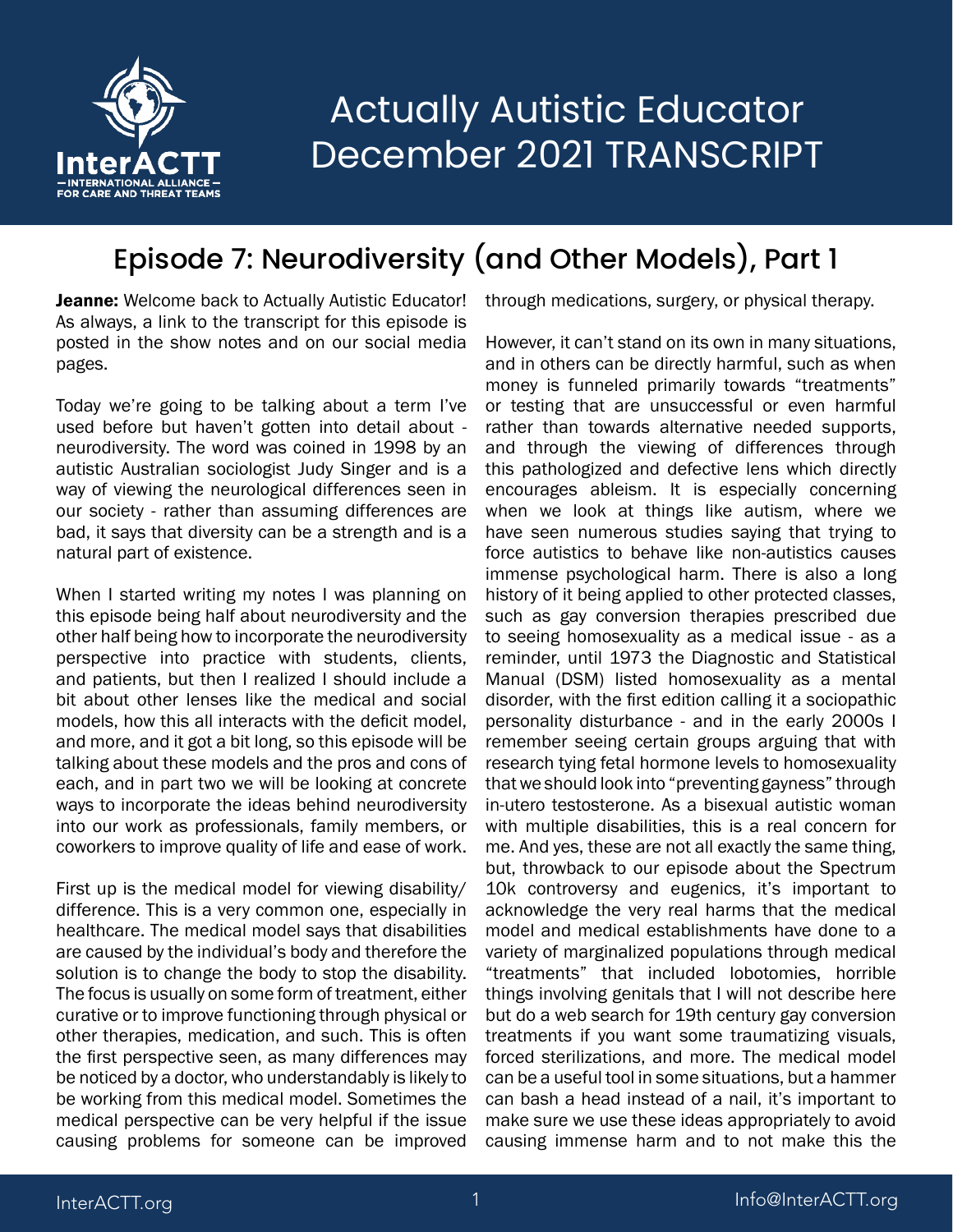

#### base of how we view differences.

The social model of disability is often a counterpoint to the medical model, saying that the issue is not in the differences a person has, but in the way society responds to them - the primary issue limiting quality of life is not that a person is in a wheelchair and can't get into their workplace up a flight of stairs and needs to find treatment to not need the wheelchair, the issue is that the workplace is not wheelchair accessible. Impairments regarding differences exist, but what makes something a disability in this model is how society responds to it through barriers placed.

This model often is favored as the starting point by many disabled people because it avoids viewing them through a deficit or assuming that they should be the ones responsible for figuring out ways to change themselves to access the world, rather than society making accommodations, and the principles are central to many advocacy policies, including the United Nations Convention on the Rights of Persons with Disabilities from 2008. There are some detractions, mainly regarding critiques that some people with disabilities may still require more than just the removal of barriers to be happy and supported, with less common models such as the human rights model focusing more on the importance of various supports, which is why it is important to recognize that no one model can encompass all needs and situations, but the general principles should definitely be considered. For more information on these models of disability check out Sara Goering's "Rethinking disability: the social model of disability and chronic disease" published in Current reviews in musculoskeletal medicine in 2018 or check out some of the links at the end of the transcript for this episode.

These two are probably the most common models you see referenced regarding general disability advocacy and have been in somewhat common use for decades, but especially in the last ten years the neurodiversity model or perspective has been

a major way to view autism and other neurological differences and varieties.

Judy Singer first presented the idea in her thesis in 1998, and in '99 her chapter "Why Can't You be Normal for Once in Your Life?" was published in the book Disability Discourse, edited by Mairian Corker. In it she detailed her "anticipation of a politics of neurological diversity, or 'neurodiversity.' The neurologically different represent a new addition to the familiar political categories of class/gender/race and will augment the insights of the social model of disability." The purpose was more regarding a social justice push initially - Singer states on her blog she intended it "as a political term to argue for the importance of including all neurotypes for a thriving human society" and "an addition to the categories of intersectionality thus an analytical lens for examining social issues such as inequity and discrimination." Check out her blog at neurodiversity2.blogspot.com, and follow her on Twitter at @singer\_judy for more of her work.

The central premise is that different people have brains that function in different ways, is a normal and expected subset of biodiversity - that different species do different things, and differences should not be assumed to be lesser. While originally coined as a political term by Singer, autistics and others with neurological differences, especially ADHD, have embraced it as a larger philosophy or lens for viewing differences and disabilities, and regarding what treatments versus supports should be considered for people with neurological differences, as well as a label.

Several other terms grew from this idea. In its original definition, neurodiversity does not describe a given individual - I would not be neurodiverse because I am autistic, but my house could be described that way because we have three people all with different ways of thinking. Neurodiverse means a variety. Within this neurodiversity philosophy that difference is not bad, it's important to find labels that move away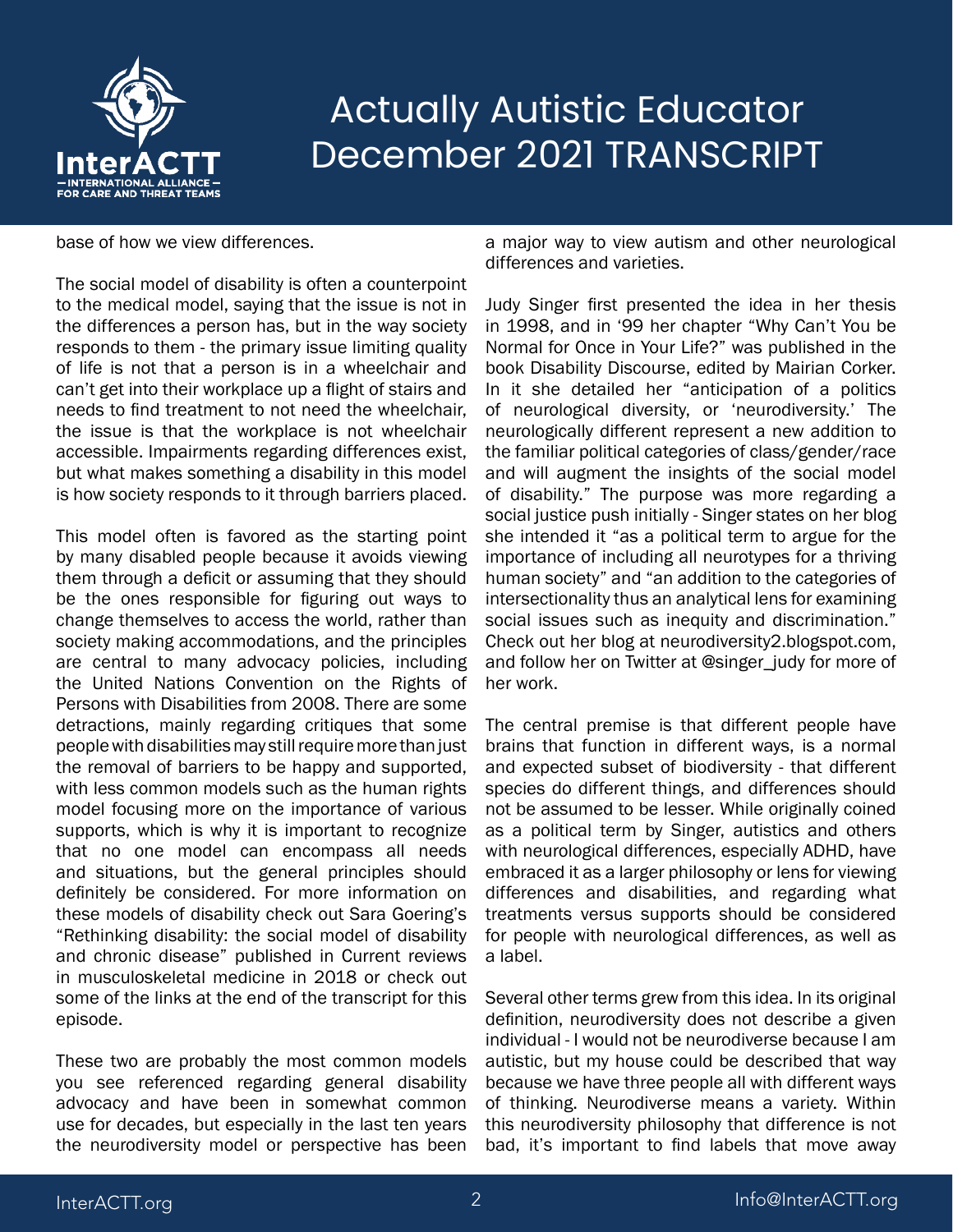

from the concept of "normal" as default, without a specific label, and others as illness or disorders. From here we get the term "neurodivergent" - this is someone whose brain operates in ways outside of what is considered typical, but without the negative connotations of words like "disorder" and the medical or deficit model often associated with them. Meanwhile "neurotypical" describes someone whose brain is closer to what is socially considered as typical or normal.

But, when used as a label rather than a lens or philosophy, many people have adopted "neurodiverse" specifically as a group name for people who for neurological reasons are outside of what society deems "normal," so you're likely to see it used in both ways, and in general I try to avoid telling people what labels they need to use for themselves. If someone says "society is neurodiverse" they are probably using the original meaning, but writings about neurodiverse students likely mean students who are neurodivergent and not neurotypical. I will admit, it's so common, I sometimes say neurodiverse when I mean neurodivergent because I've seen it used that way so much.

While autism was the first difference associated due to Springer's connection with it, numerous other folks ranging from ADHD to bi-polar to BPD who also really resonate with this term, and many advocates online have found it a far more welcoming mindset. Framing these as differences without automatic judgement can be huge, and thinking of neurodivergent vs neurotypical allows us to acknowledge ways that neurological differences may impact someone without framing it all as a deficit or something bad.

There is a lot of shame that gets internalized with these conditions, with people never knowing if disclosing will mean a teacher or friend will suddenly judge or punish you for it, and while having to struggle if not given accommodations, or even struggling with accomodations. I am frequently up-front with my own diagnoses in my work because it makes my neurodivergent students more comfortable sharing their own, and reminds everyone to rethink their prejudices about what autism must look like, but it honestly breaks my heart everytime a student nervously shares that they have ADHD but promise they are trying, or that they have bi-polar or BPD and worried I won't want to work with them anymore. They have faced very real discrimiation and harm from people who have taught them that their differences are bad and they should feel shame, but by talking about neurodiversity and being neurodivergent versus neurotypical, it's is a way to address differences without shaming their needs, preferences, or best coping mechanisms, which are often very different from neurotypicals.

 I had a student this week whom I adore talk about how she was frustrated that she couldn't manage more what she considered "neurotypical" days in a week without burning out, but I made the connection to lefthandedness. She's left handed, and we talked about how in English the writing of left to right makes it easier for right handed people and harder for lefties, and how there's only a few lefty desks in a given classroom, and other issues that directly benefit right-handed people, and pointed out that it's not fair to punish herself for not being able to pretend to be neurotypical any more than it would be to punish herself for her left handedness, and that we need to acknowledge the changes to techniques or challenges, but without saying that she's failing at being right-handed. Once we break away from the idea that being "normal" is a moral good and the goal and different is a failing, which on top of being cruel is also straight up not effective, we can embrace neurodiversity and a student's neurodivergence and find the best ways for that individual to work with their brain to achieve their goals, instead of trying to force everyone to try to think and act the same. It's so much more effective, and so many students suddenly thrive when given space to find their own best practices.

Neurodiversity is not saying that our differences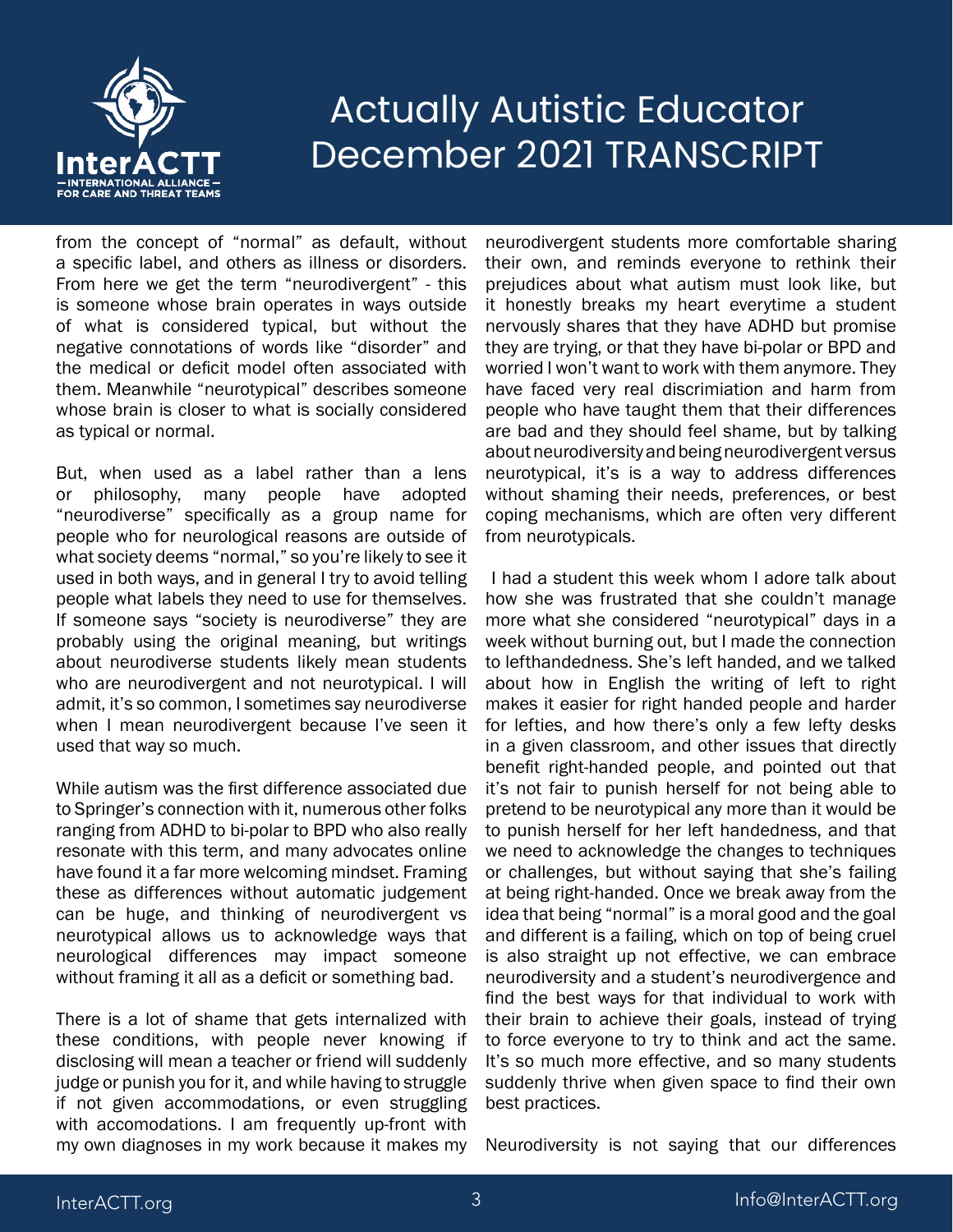

are all positive inherently and aren't disabilities things like food issues, dyspraxia, sensory overload definitely are serious problems for many people what it's saying is that we need to look at the specific differences an individual has without assuming that all differences are bad, and center the person's wants rather than making assumptions about their goals. I've seen non-autistics argue that this lens denys the reality of autism, which is frustrating because it shows they really aren't listening to what we are saying. I spoke about this at length in the mini episode about the deficit mode and don't want to repeat myself, but the goal isn't to deny that we need supports or have struggles, the goal is to give people agency and to let them view themselves outside of this negative perspective. Their autism isn't going to change depending on how you talk about it, but their sense of self-worth can, and finding ways to work with their neurology instead of against it is so much better!

Just because stimming is associated with autism doesn't mean that it should be stopped! It's essential for regulation and ca be so wonderful! But maybe an individual autistic would want physical or occupational therapy to help them improve motor control for certain tasks if their coordination was a source of frustration for them. Some autistics find their sleep issues go away when they are able to work later shifts and reduce social stimulation before bed, others need sleep aids or other help or else have severe issues. Likewise, I know many ADHDers who are very happy to take medication even though they subscribe to the neurodiversity paradigm - for some regulating dopamine seriously improves their quality of life, while others have tried meds and found modifying the environment without meds worked much better instead. The diversity element is key - what works for one person might not work for another, so it's on us to support a wide array of goals and supports, and to figure out what their priorities are, rather than pushing ours on them.

Growing out of this neurodiversity movement, I

recently read a great piece on a new perspective of the ecological model, which ties back to Singer's connection to biodiversity, by autistic researcher Robert Chapman, "Neurodiversity and the Social Ecology of Mental Functions" published in Perspectives on Psychological Science in 2021. I'll be going more into his work in part two as it has a lot of ways of thinking of neurodiversity that can help us visualize how to put it into practice, but it's really great seeing how many researchers are really examining the ways we think about differences.

As I said at the beginning, it's important to note that different ways of thinking about difference and disability will apply to various situations, it's not that only one is good or bad when looking at the medical model and social model especially. I have rather severe joint issues that often mean I require both societal accommodations and medical support. Medication, surgeries, and physical therapy have all been essential to my quality of life to reduce my chronic pain issues and allow me to engage in things that I enjoy doing. But I also rely on things like alternative work set-ups, a parking pass for closer to my office, friends who adjust their plans so I can participate, and in the US, protections from the Americans with Disabilities Act, though they are not so strong as many people believe. When I was 20 and had my first surgery I was horrified at the idea of having my walking and weightlifting limited, but after 14 years I really don't even think of my spine issues as something bad - I have great accommodations so I can still do all the things that are important to me, but I also appreciate the meds that let me get through bad pain flares, and I really don't think of it as a big deal at all, so it's important to remember that just because something might seem like it would be a problem for us, doesn't mean everyone else would feel the same way. Especially when many treatments can cause pain, both physical and psychological. I'm still regretting trying a treatment this summer that set off an issue and left me unable to walk normally for 3 months, I'm still getting my mobility back to my normal reduced levels. My students even who have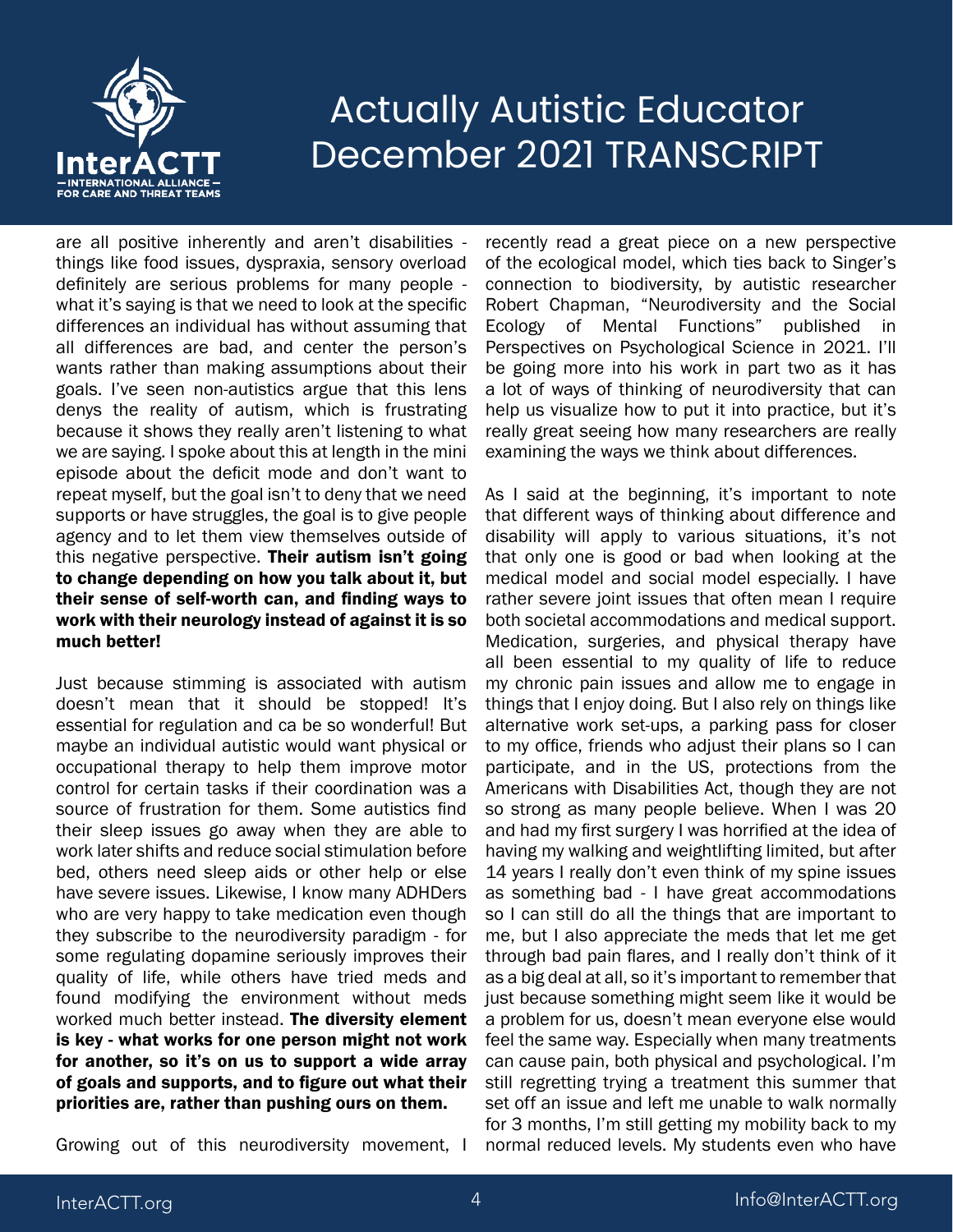

a single diagnosis often have wildly different goals the working in long bursts of creativity then needing to rest can be a boon to one student while a source of frustration to another and something they want to work on; neurodiversity to me means both are valid.

So, with the change to this topic being two episodes instead of one, I'm saving the full interview I had scheduled for next time but I'm going to share a short clip from frequent guest Morgan, something that was just a bit off topic for that episode and I ended up cutting for time but that really highlights the issue of perspective. We had been speaking about the assumptions often made that as a teacher or other professional we think of our perspective as clearly the correct one - the dialect or accent that we are used to is correct and others are wrong, what we think of as professional or social standards are absolute and not cultural, but this often breaks down when you actually listen to people who are different from you.

**Morgan:** One of the things that occurred to me while you were talking about we've the ways in which society has misshapen the enculturation and teaching for children in these ways, but the way that we've sort of adapted things wrong for them and, and made it about fitting the square peg into the round hole, instead of just getting the proper sized compartments with them in, and I think the thing that most occurs to me is just how, how much further it can veer from my own experience to, um, a story just occurred to me, which you may end up cutting this, but maybe not. There was a young man that I worked with at one of the facilities that I worked at and he had. Um, he had a lot of communication difficulties. He's struggled with being able to get out of repetitive behaviors to achieve goals. And, and so we work with him a lot on that sort of thing. One of the most difficult lessons that he had on a regular basis with speech therapy. And at one point he came back from a speech therapy appointment early, and it was after behavioral outburst. There's had been like the seventh behavioral outbursts at speech pathology.

And. After the third or fourth or fifth time, I don't remember which one. The mom finally asked her that the session will be recorded to try to figure out what's going wrong. Like maybe, maybe there's something that is in the environment. There's like a light or flat fluorescence. And they ended up realizing that the problem was is this young man who was from Cuba was getting upset because the speech pathologist was pronouncing it Cuba, which is the Americanized bastardized version. And he was forced. Him to say it that way. Despite the fact that he knew full well that his home was called Cuba.

Jeanne: So, technically this is really more about colonialism in some ways, but I think it's a good example of this principle - just because something in your perspective is wrong, like saying Cuba (coo-ba) instead of Cuba (que-ba), well, your perspective might not be as universal as you think. A student or client's goals, needs, and sources of comfort might be wildly different from our own, and assuming that we know best and they need to conform to our assumptions and to a specific idea of "normal" is so very harmful.

Before we wrap up I know I've touched on another model in a previous episode, the deficit model, but I want to loop back to it here. This is the practice of automatically assuming differences are bad and the focus is on the individual to change to improve. While there are similarities to the medical model, the deficit model is not something that most people will admit to using. Indeed, in my education degree we had frequent reminders to avoid the deficit model and looking at students from a perspective of what are they lacking versus focusing on their strengths, and the huge improvements it could make to student wellbeing and achievement if we used strengths based instead, but in practice, especially about autism, the deficit model is rampant in both research and education.

Do a study and find that autistics are more likely to make the moral choice even at their own expense compared to non autistics? Can't say that this is good,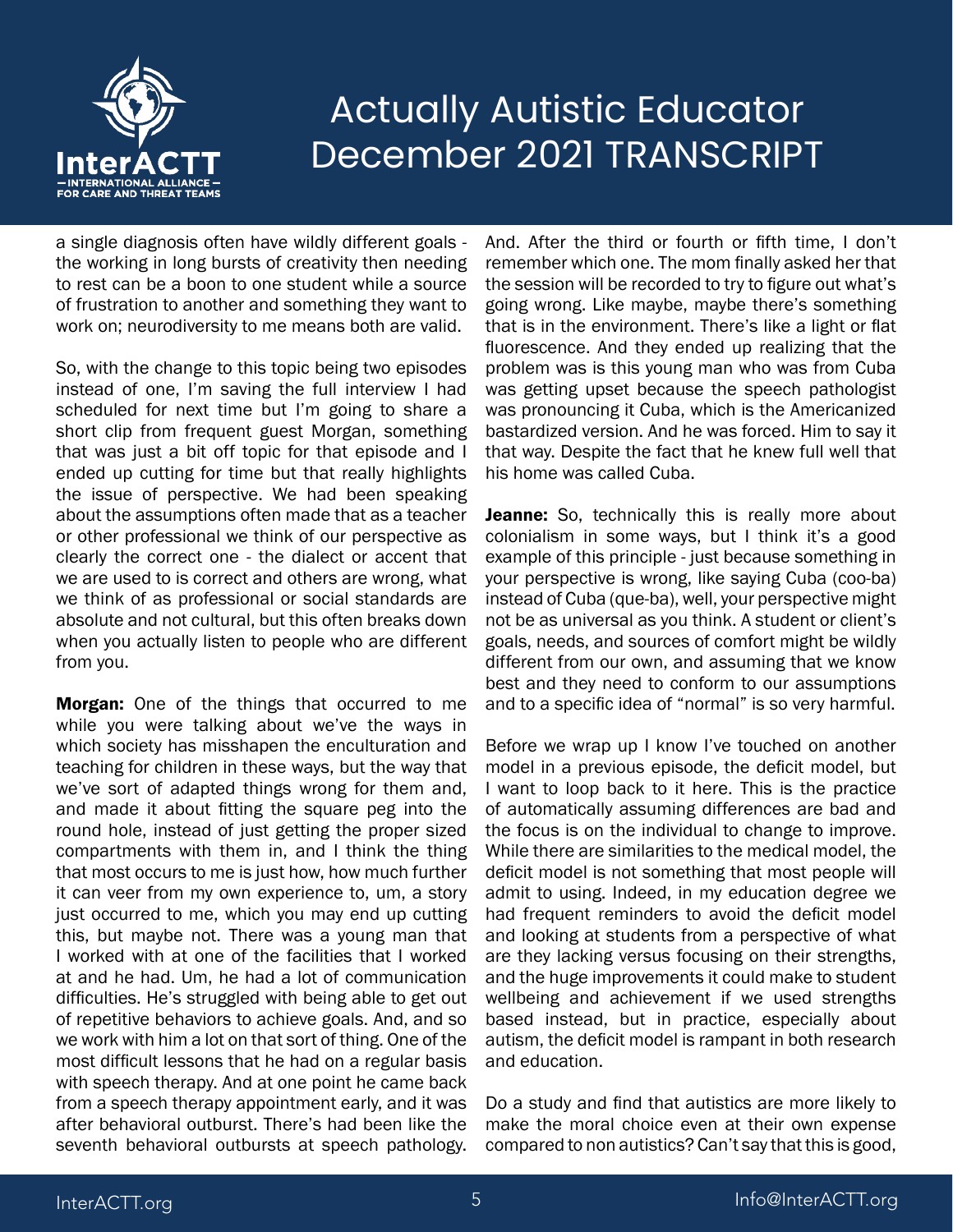

clearly, so instead the study "Right Temporoparietal Junction Underlies Avoidance of Moral Transgression in Autism Spectrum Disorder" from 2021 finds "a reduced rTPJ representation similarity in ASD, unique to the moral context, explains that ASD individuals prioritize the negative consequences of an immoral action. This may block further recruitment of the intent-based system and thus lead to a lack of consideration for social reputation when making choices... This difference in moral cognition and behaviors in ASD individuals is specifically associated with rTPJ and consists of a reduced capability to represent information concerning moral contexts." Literally the study found that autistics would not accept money for themselves if it meant hurting other people regardless of if they were being observed or not, while the non-autistics were more likely to only make the moral choice if others were watching. And yet the autistics are considered the disordered ones for this. God forbid we do things for the good of others even when no one is watching and how dreadful that we are less likely to fall to peer pressure. I'm a little bitter. I saw another study that said it was a failure in reasoning abilities that autistics on average prefer the philosophies of Kant to moral relativism, which...one of my majors was philosophy and this made me so mad I almost screamed, seriously, like half a season of watching The Good Place should have taught this person why that was wrong. For non-philosophy folks Kant says dreadful things like manipulating other people for your own ends is bad, and in general is a respected moral philosopher, so this argument is incredibly wrong. But this is so common in research - anything that is found to be a difference, even when it frankly is clearly a good thing, is immediately framed as a deficit. For more details see "The Deficit View and Its Critics" in The Disability Studies Quarterly from 2016.

The problem is, when anything different is automatically treated as wrong we can justify anything in the pursuit of "fixing" them, with often no regard for how it will actually impact the person, who usually is not given the option to consent. If autism is bad, then anything associated with autism is also bad, be it stimming, having focused interest, thinking in paragraphs, liking Kant, and all manners of harm can be justified to make us seem more "normal."

Most people assume that their experiences are the norm and subconsciously or consciously think anyone else is weird or wrong, I get it and fall into this myself sometimes, but we need to be breaking down our various perspectives and biases and looking critically at them, especially around areas of marginalization and privilege. Being willing to truly focus on someone else's perspectives, goals, workstyle, and needs can lead to such a better understanding. Now that you're on-board hopefully with this idea of acceptance and neurodiversity, I'm looking forward to part two, where we look at specific ways to bring this into your practice as a teacher, therapist, medical professional, family member, or even in the workplace.

Speaking of future episodes, I'm mostly coming up with ideas based on what questions folks have asked me in the past, things that seem to be sources of confusion, or something topical. I have some ideas for future episodes, autism and common medical co-conditions like EDS, how autism overlaps with gender and sexuality, but I'd love to answer your questions and know what you'd like to hear more about! If there is anything about autism, or me, that you are curious about please comment on a post or message me on Twitter or Facebook, or through my podcast platform Anchor. Also, if you are autistic and would like to share your perspective on an upcoming topic please reach out, I'm always looking for more perspectives! Especially if you have ideas about incorporating neurodiversity into practice! Honestly, I see my play count going up steadily but sometimes I feel a bit like I'm just screaming into the void, so really, any engagement is seriously appreciated.

Thank you as always for listening, have a great December, and I'll see you January 1st of 2022!

This podcast is produced in conjunction with